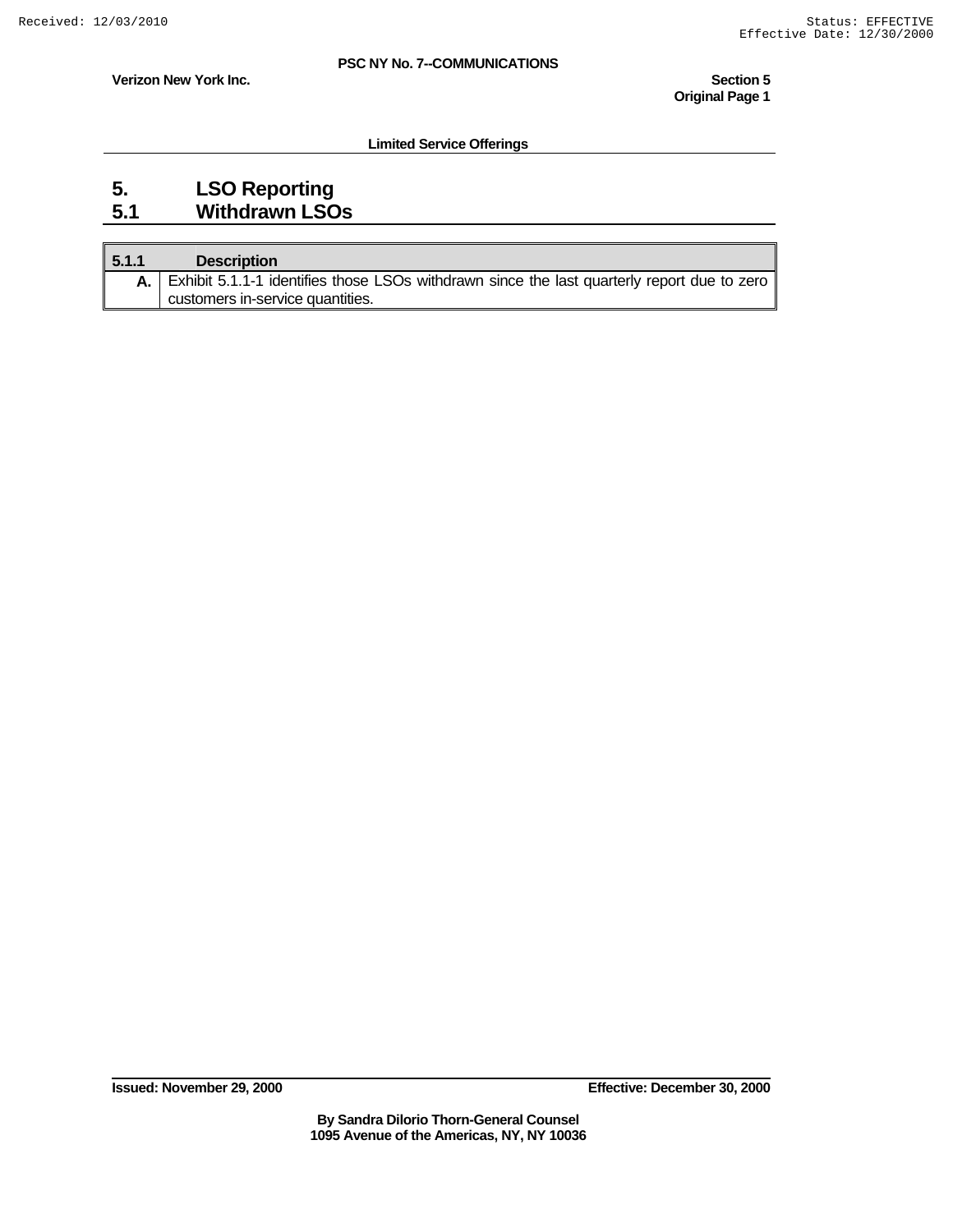**Verizon New York Inc.** Section 5 **Section 5 Section 5 Original Page 2** 

#### **Limited Service Offerings**

### **5. LSO Reporting 5.1 Withdrawn LSOs**

| 5.1.1           | <b>Description</b>                                                               |
|-----------------|----------------------------------------------------------------------------------|
|                 | <b>Exhibit 5.1.1-1</b><br><b>LSOs Withdrawn Since Last Quarterly Report</b>      |
| <b>LSO Code</b> | <b>Description</b>                                                               |
| ZZBB6           | Special Audible Signal                                                           |
| ZZBB7           | Conference Plan - Centrex Cu or Co SXS                                           |
| <b>ZZBFC</b>    | Position Busy Lamps for Supervisor                                               |
| ZZBJ8           | Key to Transfer Incoming Calls to Lines Associated With Answering Sets           |
| ZZBJN           | Key to Deny Toll Access                                                          |
| ZZBM1           | Tie Lines Centrex Lines Terminating at Another Location - #1 and #2 ESS          |
| ZZBM5           | Tie Lines Arrangement to Connect Centrex Lines to O.C.C.                         |
| <b>ZZBMF</b>    | Overseas Tie Lines Arrangement                                                   |
| ZZBN7           | Multiple Appearance of WATS, FX, Tie Line and Console Conference Plans           |
| ZZBQ9           | Station Dial Transfer - #101 ESS                                                 |
| ZZC6Y           | DIMENSION - Uninterruptible Power Supply for E.C.T.S.                            |
| <b>ZZCTA</b>    | Two Position Multiple Switchboard - (701)                                        |
| ZZCU7           | PBX - Switchboard Manual                                                         |
| ZZCV9           | PBX - Switchboards Manual Lamps and Lamp Caps                                    |
| ZZDA9           | Model 40 Automatic Call Distributing System General                              |
| <b>ZZDDA</b>    | Audible Signal on Call Waiting Lamp                                              |
| <b>ZZDOA</b>    | Special Foot Switch to Operate Station Equipment                                 |
| ZZDS5           | <b>Station Key Equipment Hold Arrangements</b>                                   |
| ZZDU3           | Special Keys to Reverse Ringing Current to Operate Lamps                         |
| <b>ZZDWN</b>    | Loop Test Unit Associated With Radio Tie Line                                    |
| ZZDX6           | Lamp Signaling Equipment Indicating the Status of an Attendant or Executive Line |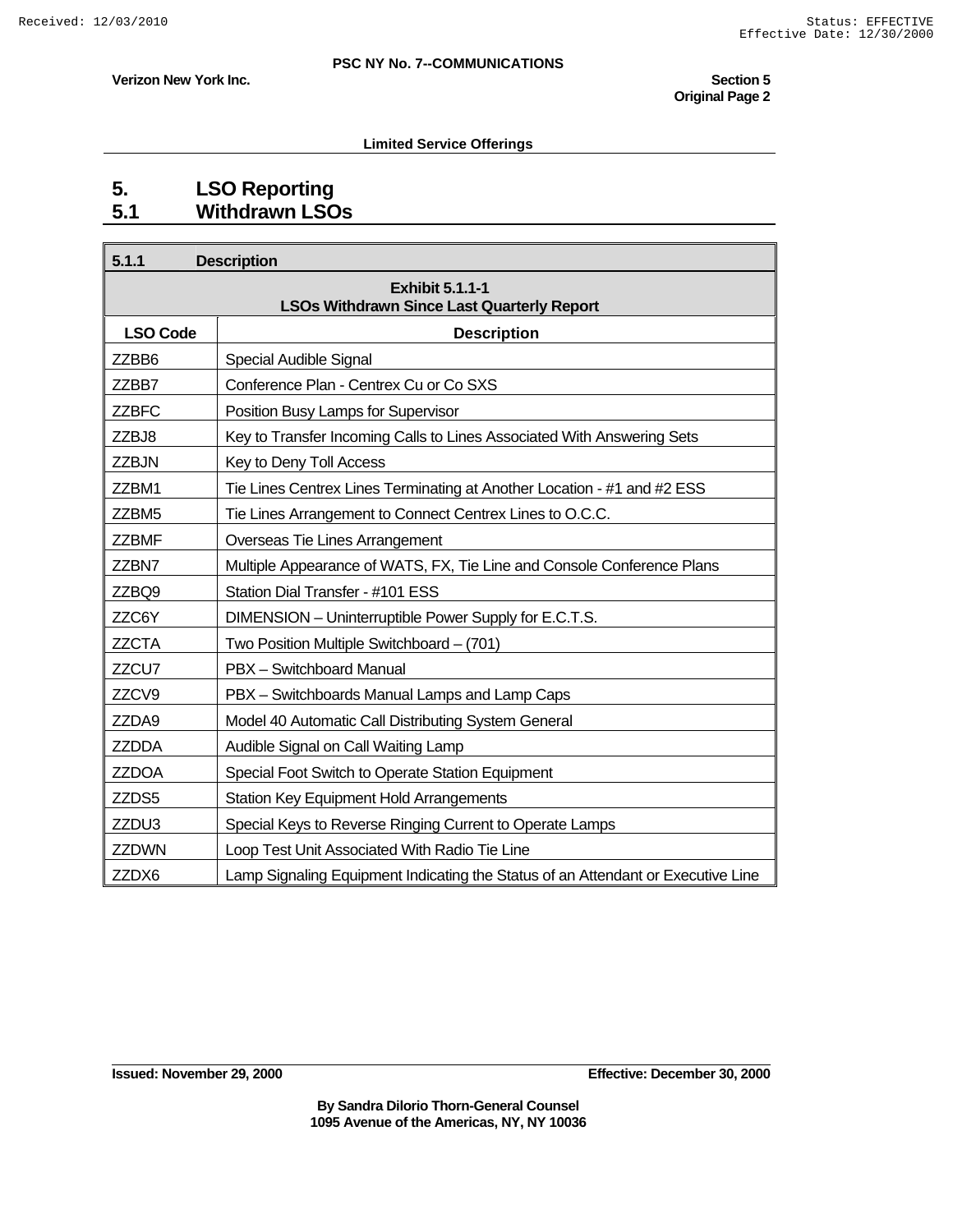**Limited Service Offerings** 

**Verizon New York Inc.** Section 5 **Section 5 Section 5 Original Page 3** 

### **5. LSO Reporting 5.1 Withdrawn LSOs**

| 5.1.1    | <b>Description</b>                                                          |
|----------|-----------------------------------------------------------------------------|
|          | <b>Exhibit 5.1.1-1</b><br><b>LSOs Withdrawn Since Last Quarterly Report</b> |
| LSO Code | <b>Description</b>                                                          |
| ZZEK8    | Teletypewriter Copy Holder - Other                                          |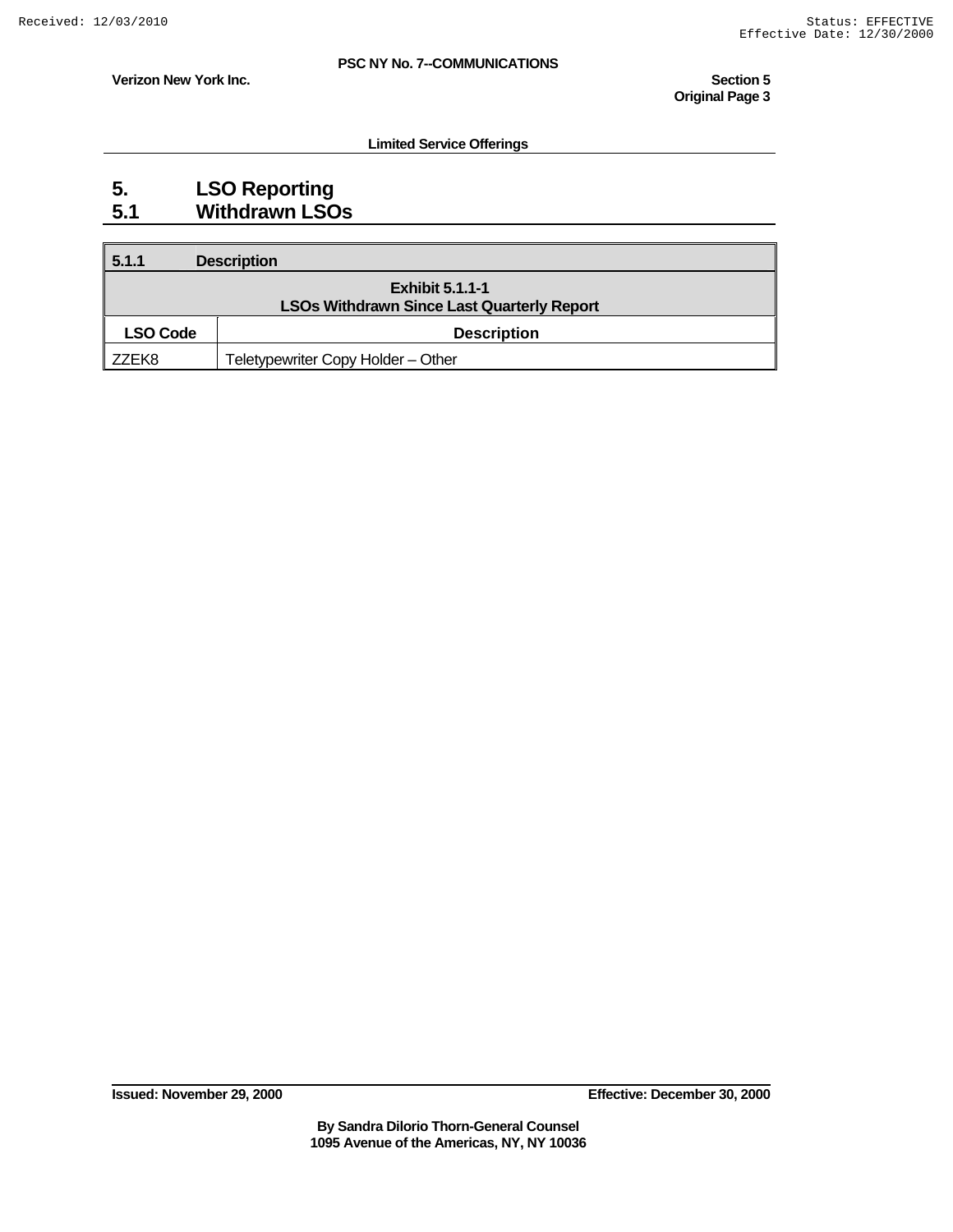**Verizon New York Inc.** Section 5 **Section 5 Section 5** 

#### **Limited Service Offerings**

### **5. LSO Reporting 5.2 LSOs/Special Assemblies Customer In-Service Quantities**

| 5.2.1 | <b>KEP1P</b>                                |
|-------|---------------------------------------------|
| А.    | .   E911 PSAP Console-1 customer in service |

| 5.2.2 | ZZBA1                                                               |
|-------|---------------------------------------------------------------------|
| А.    | <b>Non Standard Scan Points</b> — 2 customers in service            |
| В.    | Non Standard Call Forwarding Arrangements-7 customers in service    |
| С.    | C.O. Voice Bridge - 1 customer in service                           |
| D.    | Non Standard Group Intercom-1 customer in service                   |
| Е.    | <b>Separated All Trunks Busy-1 customer in service</b>              |
| F.    | <b>Common Bell on E911</b> —1 customer in service                   |
| G.    | <b>Combine DID Number on Combo Trunk—1</b> customer in service      |
| Η.    | <b>Maintain E911 Lines in MOC DATA BASE</b> — 1 customer in service |
| L.    | <b>E911–Night Transfer Key—</b> 2 customers in service              |

| 5.2.3 | <b>ZZBAD</b>                                        |
|-------|-----------------------------------------------------|
|       | A.   CFV-3 Additional Paths-19 customers in service |

| 5.2.4 | <b>ZZBAG</b>                                                     |
|-------|------------------------------------------------------------------|
| А.    | <b>Additional on ESM</b>                                         |
| 1.    | <b>1 Additional on ESM— 1 customer in service</b>                |
| 2.    | <b>1 Additional Path on ESM-</b> 1 customer in service           |
| 3.    | <b>2 Additional on ESM— 1 customer in service</b>                |
| 4.    | 4 Additional Paths on ESM-16 customers in service                |
| В.    | <b>Call Forwarding</b>                                           |
| 1.    | <b>Call Forwarding Busy-99 Paths-2</b> customers in service      |
| 2.    | <b>Call Forwarding Don't Answer</b> — 1 customer in service      |
| 3.    | <b>Call Forwarding Variable</b> —3 customers in service          |
| 4.    | <b>Call Forwarding Variable–1 Path—16 customers in service</b>   |
| 5.    | <b>Call Forwarding Variable-2 Paths-</b> 24 customers in service |
| 6.    | <b>Call Forwarding Variable-4 Paths-4 customers in service</b>   |

**Issued: November 29, 2000 Effective: December 30, 2000**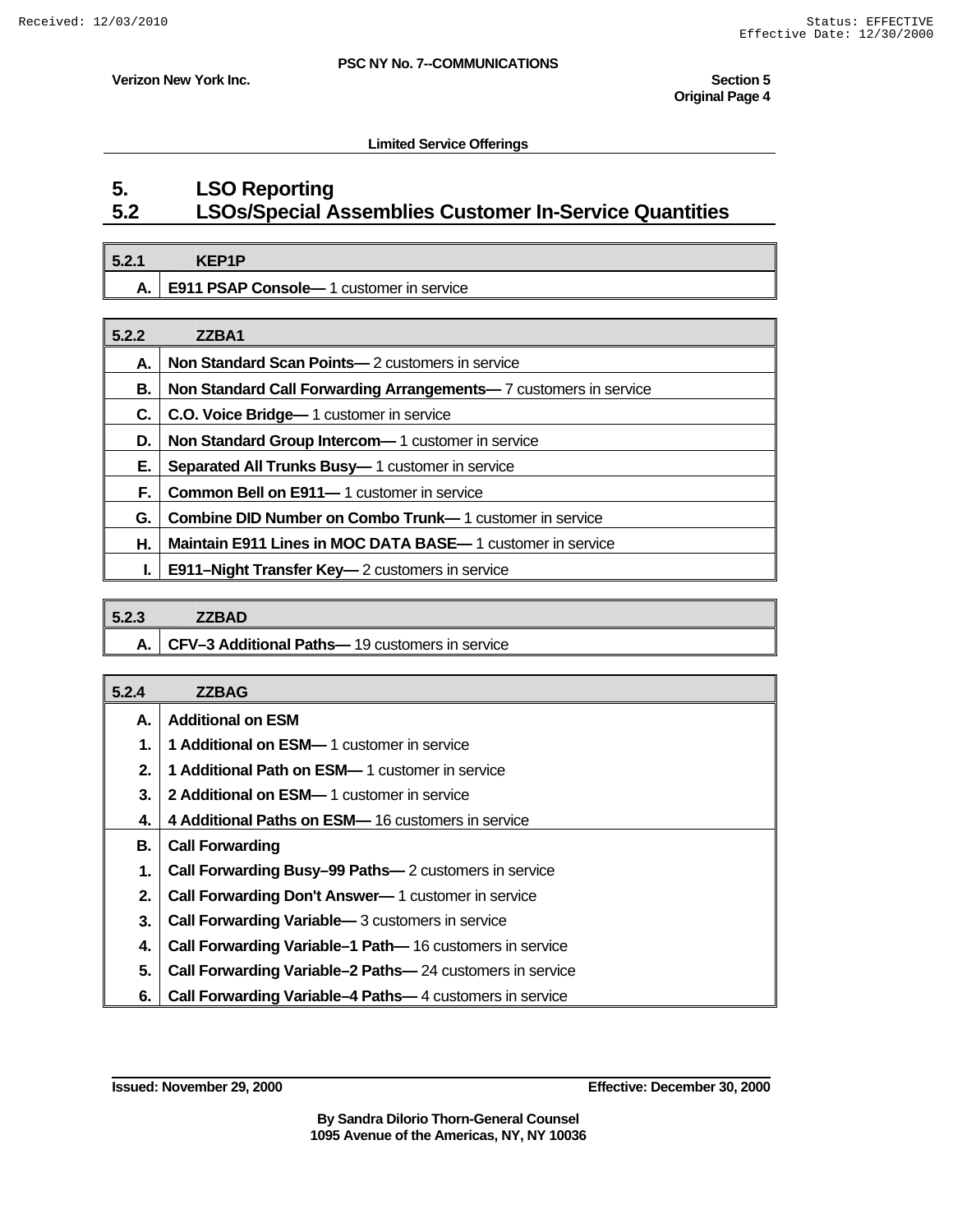**Verizon New York Inc.** Section 5

#### **Limited Service Offerings**

## **5. LSO Reporting 5.2 LSOs/Special Assemblies Customer In-Service Quantities**

| 5.2.4          | <b>ZZBAG</b>                                                                    |
|----------------|---------------------------------------------------------------------------------|
| В.             | (Continued)                                                                     |
| 7.             | <b>Call Forwarding Variable-5 Paths-7 customers in service</b>                  |
| 8.             | <b>Call Forwarding Variable-6 Paths-</b> 2 customers in service                 |
| 9.             | Call Forwarding Variable-7 Paths-4 customers in service                         |
| 10.            | <b>Call Forwarding Variable-8 Paths-</b> 2 customers in service                 |
| 11.            | <b>Call Forwarding Variable-10 Paths-1 customer in service</b>                  |
| 12.            | Call Forwarding Variable-14 Paths-1 customer in service                         |
| 13.            | Call Forwarding Variable-15 Paths-1 customer in service                         |
| 14.            | <b>Call Forwarding Variable-20 Paths-1</b> customer in service                  |
| 15.            | Call Forwarding Variable-Don't Answer-Expanded Parameters-1 customer in service |
| 16.            | <b>Call Forward Simultaneous Calls-</b> 2 customers in service                  |
| 17.            | <b>Provide Call Forwarding Busy-1</b> customer in service                       |
| 18.            | Provide Call Forwarding No Answer-1 customer in service                         |
| $\mathbf{C}$ . | <b>Convert DID to RCF-4 customers in service</b>                                |
| D.             | <b>Disaster Recovery-3</b> customers in service                                 |
| Е.             | <b>Remote Call Forwarding</b>                                                   |
| 1.             | Remote Call Forwarding-6 customers in service                                   |
| 2.             | Remote Call Forwarding-1 Path-1 customer in service                             |
| F.             | Separate Disaster Recoveries-Test-1 customer in service                         |
| G.             | Simultaneous Call Forward-3 Paths-1 customer in service                         |
| Η.             | Break up DID Block for Caller ID-1 customer in service                          |
| L.             | <b>Direct Numbers to ISDN PRI Service</b> — 2 customers in service              |
| J.             | <b>Convert DID Numbers to POTs-</b> 1 customer in service                       |

| 5.2.5       | <b>ZZBAI</b>                                                 |
|-------------|--------------------------------------------------------------|
|             | A.   1 Year Busy Study-1 customer in service                 |
| <b>B.</b> I | 1 Year Traffic Study (Special Price) - 1 customer in service |
|             | 45 Minute Voice Mailbox Message - 1 customer in service      |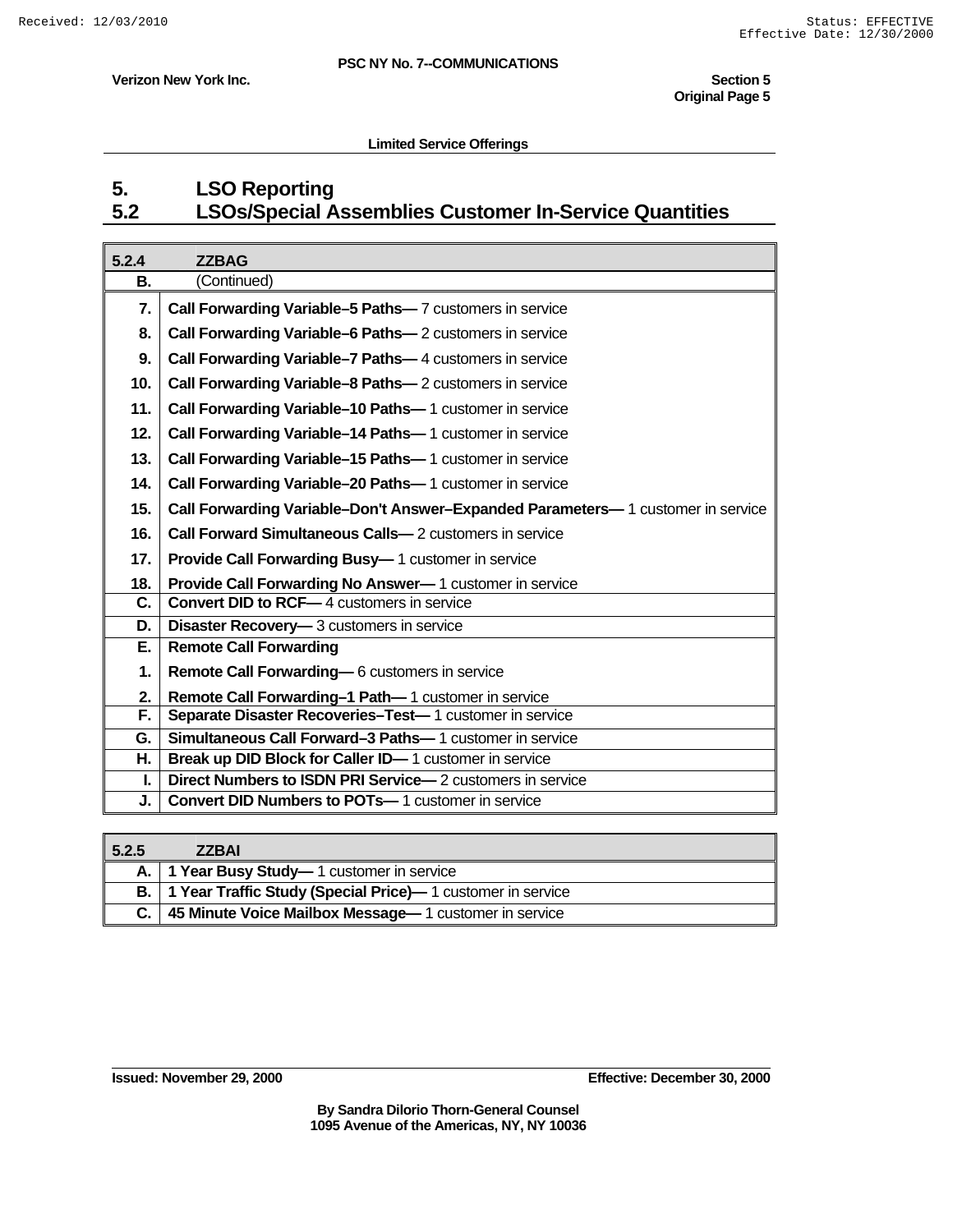**Verizon New York Inc.** Section 5

#### **Limited Service Offerings**

## **5. LSO Reporting 5.2 LSOs/Special Assemblies Customer In-Service Quantities**

| 5.2.5 | <b>ZZBAI</b>                                                     |
|-------|------------------------------------------------------------------|
| D.    | 48 Overflow Calls Rerouted-1 customer in service                 |
| Е.    | ACD Announcement Features-1 customer in service                  |
| F.    | Additional Paths for CFV-1 customer in service                   |
| G.    | Alarms for Power Plant-1 customer in service                     |
| Η.    | Bulk Calling Line Identification-1 customer in service           |
| L     | <b>Call Forwarding Variable</b>                                  |
| 1.    | <b>Call Forwarding Variable</b> - 2 customers in service         |
| 2.    | Call Forwarding Variable-2 Paths-2 customers in service          |
| 3.    | Call Forwarding Variable-3 Paths-3 customers in service          |
| 4.    | Call Forwarding Variable-4 Paths-3 customers in service          |
| J.    | CFV-5 Simultaneous Calls-12 customers in service                 |
| Κ.    | <b>Convert One Position to Supervisor-</b> 1 customer in service |
| L.    | Disaster Recovery-1 customer in service                          |
| М.    | <b>ESM With 2 Additional Paths-1</b> customer in service         |
| N.    | Hoot and Holler Service-1 customer in service                    |
| О.    | Monthly Traffic Studies for 12 Months-1 customer in service      |
| Ρ.    | Multiple Call Forwarding-1 customer in service                   |
| Q.    | Program on Hold-1 customer in service                            |
| R.    | Provide 2 CAMA Trunks & 800 MOC Database-1 customer in service   |
| S.    | Provide 4 Additional Paths on CFV Lines-1 customer in service    |
| Т.    | Remote Call Forwarding-1 customer in service                     |
| U.    | Route Advance-1 customer in service                              |
| V.    | <b>Convert DID to POTs Lines-</b> 3 customers in service         |
| W.    | Convert DID to Centrex Plus Lines-1 customer in service          |

| 5.2.6 | <b>ZZBAN</b>                                                           |
|-------|------------------------------------------------------------------------|
|       | Dial-up Data Port (with Intellipath II service)—2 customers in service |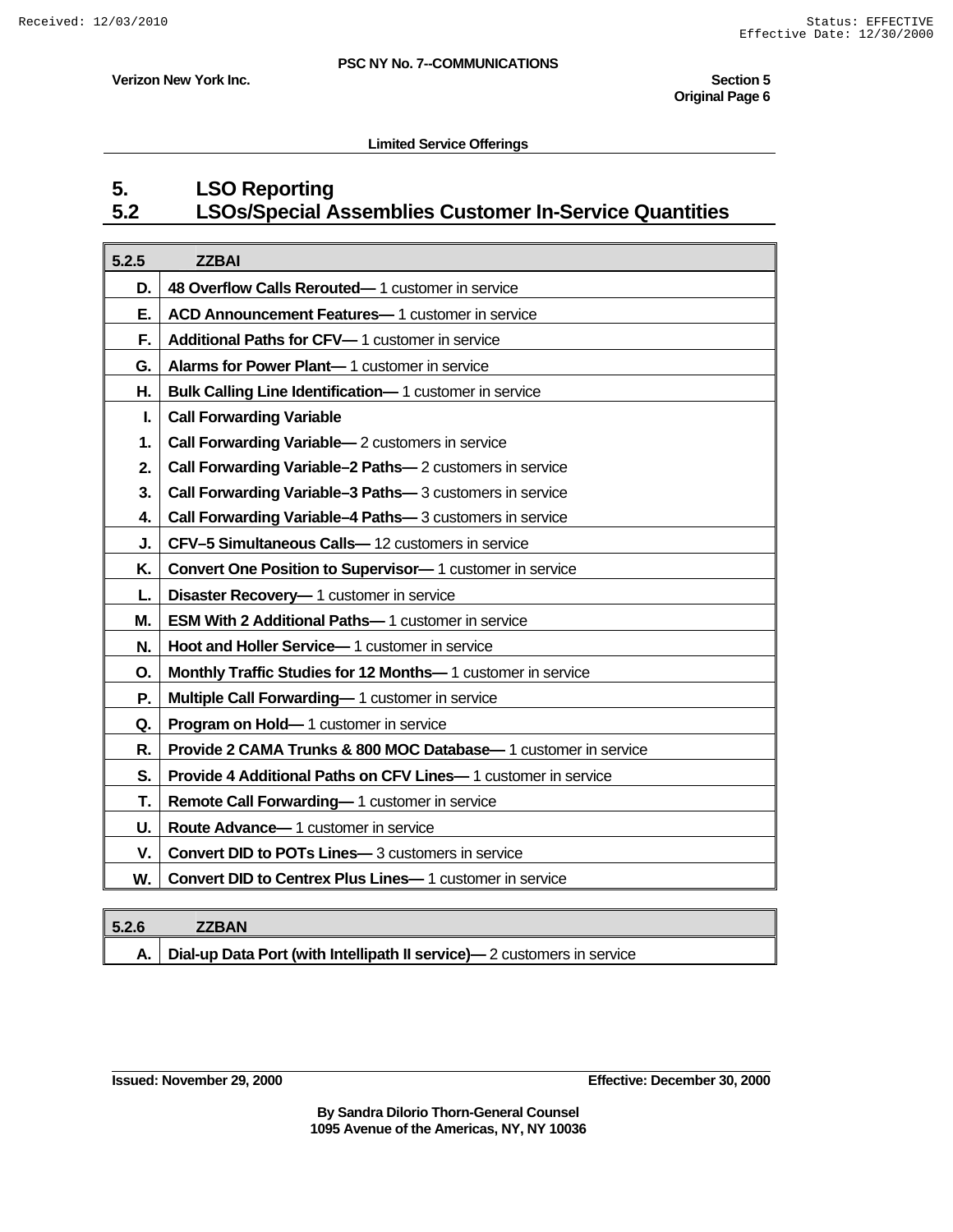**Verizon New York Inc.** Section 5

**Limited Service Offerings** 

### **5. LSO Reporting 5.2 LSOs/Special Assemblies Customer In-Service Quantities**

| 5.2.7       | <b>ZZBAO</b>                                             |
|-------------|----------------------------------------------------------|
|             | A.   Ongoing Monthly Traffic Study-1 customer in service |
| <b>B.</b> I | <b>Call Forwarding Variable</b> - 2 customers in service |

| 5.2.8 | <b>ZZBAP</b>                                                       |
|-------|--------------------------------------------------------------------|
| А.    | <b>Break of DID Block-</b> 1 customer in service                   |
| В.    | <b>Contour Service</b> —1 customer in service                      |
| C.    | <b>Convert DID to RCF-3 Paths-1</b> customer in service            |
| D.    | <b>Convert DID Number to POTs with RCF—12 customers in service</b> |
| E. '  | <b>Convert Trunk Group to RCF-1</b> customer in service            |
| F.    | <b>Disaster Recovery-6</b> customers in service                    |
| G.    | <b>Release Number to Another Customer—1</b> customer in service    |
| Н.    | <b>Remove Number from DID Range</b> — 5 customers in service       |

| 5.2.9 | <b>ZZBAR</b>                                                     |
|-------|------------------------------------------------------------------|
|       | AC-Co. Announcement- 5 customers in service                      |
| В.    | <b>Direct Simultaneous Overflow Calls</b> —1 customer in service |
| С.    | <b>Disaster Recovery-3</b> customers in service                  |
| D. I  | <b>RCF Customized Announcement</b> — 2 customers in service      |

#### **5.2.10 ZZBAV**

**A. Dual-tone Multi-frequency Capability for PBX-type Trunks and Central Office Lines—** 15 customers in service

#### **5.2.11 ZZBB6**

|  |  |  | A.   Preset Conference Capability-1 customer in service |
|--|--|--|---------------------------------------------------------|
|--|--|--|---------------------------------------------------------|

| 5.2.12 | <b>ZZBBA</b>                                                                  |
|--------|-------------------------------------------------------------------------------|
|        | A.   Transfer of Calls Using CPE/Recorded Announcement—4 customers in service |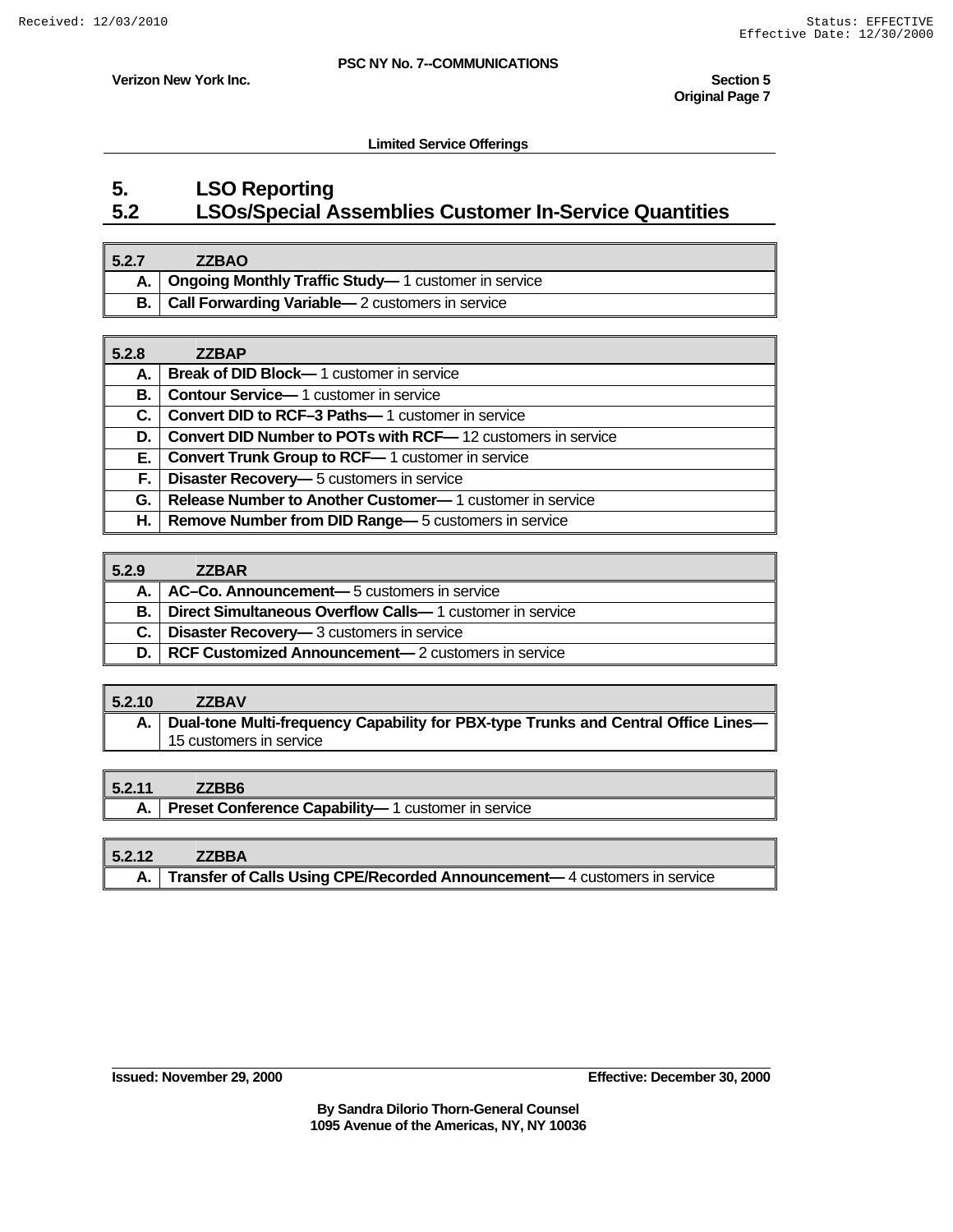**Verizon New York Inc.** Section 5

**Limited Service Offerings** 

### **5. LSO Reporting 5.2 LSOs/Special Assemblies Customer In-Service Quantities**

| 5.2.13 | <b>7ZBBJ</b>                                      |
|--------|---------------------------------------------------|
| А.     | <b>Disaster Recovery-</b> 14 customers in service |
|        |                                                   |

| 5.2.14 | 77RRP                                              |
|--------|----------------------------------------------------|
|        | Monthly Maintenance Contract-1 customer in service |

### **5.2.15 ZZBCC A. Custom System Administration Split Group—** 2 customers in service

| 5.2.16      | <b>ZZBCF</b>                                                 |
|-------------|--------------------------------------------------------------|
| A. I        | Global Announcement-3 customers in service                   |
| <b>B.</b> I | <b>Customized Intercept Message</b> — 1 customer in service  |
| C. I        | <b>Disaster Recovery-1</b> customer in service               |
| D. I        | Spare Ports on Customized Announcement-1 customer in service |

| 5.2.17 | <b>ZZBCP</b>                                                                        |
|--------|-------------------------------------------------------------------------------------|
|        | A.   Digital T1 Termination in CPE Analog Centrex Equipment—21 customers in service |

### **5.2.18 ZZBDA A. Unrestricted Access Code on a Centrex—** 1 customer in service

### **5.2.19 ZZBDF**

**A. Global Recording—** 1 customer in service

#### **5.2.20 ZZBDI**

**A. Message Waiting Tone Notification—** 1 customer in service

| 5.2.21 | <b>ZZBDV</b>                                                      |
|--------|-------------------------------------------------------------------|
|        | A.   Convert DID to RCF-2 Additional Paths-2 customers in service |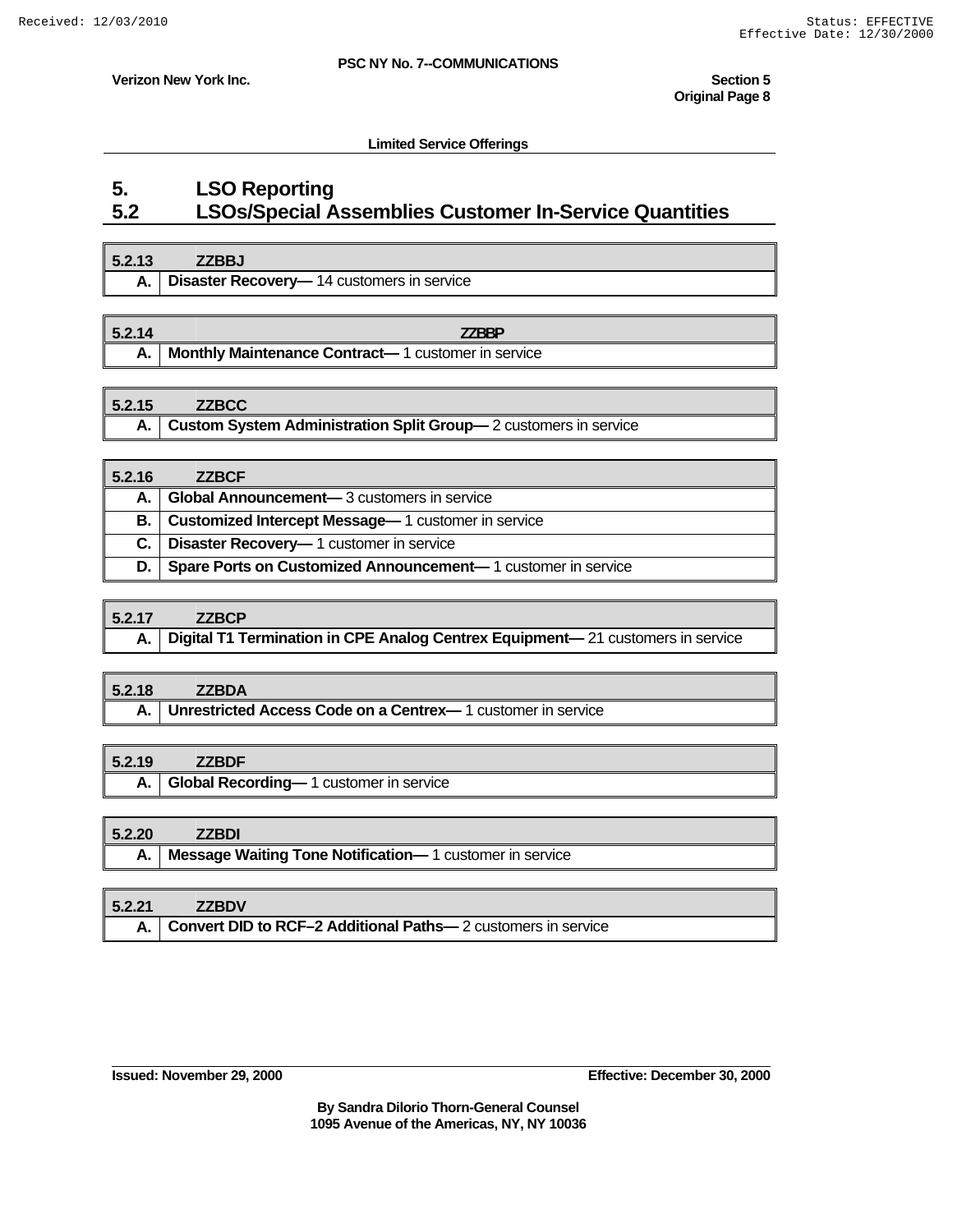**Verizon New York Inc.** Section 5

**Limited Service Offerings** 

### **5. LSO Reporting 5.2 LSOs/Special Assemblies Customer In-Service Quantities**

#### **5.2.21 ZZBDV**

**B. Disaster Recovery**

**1. Disaster Recovery—** 7 customers in service

**2. Disaster Recovery–5 Additional Paths—** 1 customer in service

| 5.2.22      | <b>ZZBDW</b>                                           |
|-------------|--------------------------------------------------------|
| A. I        | 1 Year Traffic Study-1 customer in service             |
| <b>B.</b> I | <b>B8ZS &amp; ESF</b>                                  |
| $1-1$       | <b>B8ZS &amp; ESF-</b> 1 customer in service           |
| 2.1         | <b>B8ZS &amp; ESF Signaling-1 customer in service</b>  |
| C.          | <b>Pseudo-Flexpath Service</b> —2 customers in service |

| 5.2.23      | <b>ZZBDX</b>                                                                               |
|-------------|--------------------------------------------------------------------------------------------|
|             | A. 5-digit Dialing Airport Service (associated with Intellipath II)—4 customers in service |
| <b>B.</b> I | <b>Fiber Diversity-1</b> customer in service                                               |
|             | C.   Translation/Rearrangement-1 customer in service                                       |

#### **5.2.24 ZZBE3**

| A.   Caller ID on Private Facilities-1 customer in service |  |
|------------------------------------------------------------|--|
|------------------------------------------------------------|--|

#### **5.2.25 ZZBEC**

**A.** Asynchronous Ports on Remote Switch—2 customers in service

#### **5.2.26 ZZBHH**

|  | A.   Integration of Customer's Voice Mail-1 customer in service |
|--|-----------------------------------------------------------------|
|--|-----------------------------------------------------------------|

| 5.2.27 | ZZBJ1                                                                     |
|--------|---------------------------------------------------------------------------|
|        | A.   Cascading Announcement-1 customer in service                         |
|        | <b>B.</b> Customized Announcement-Disaster Recovery-1 customer in service |

**Issued: November 29, 2000 Effective: December 30, 2000**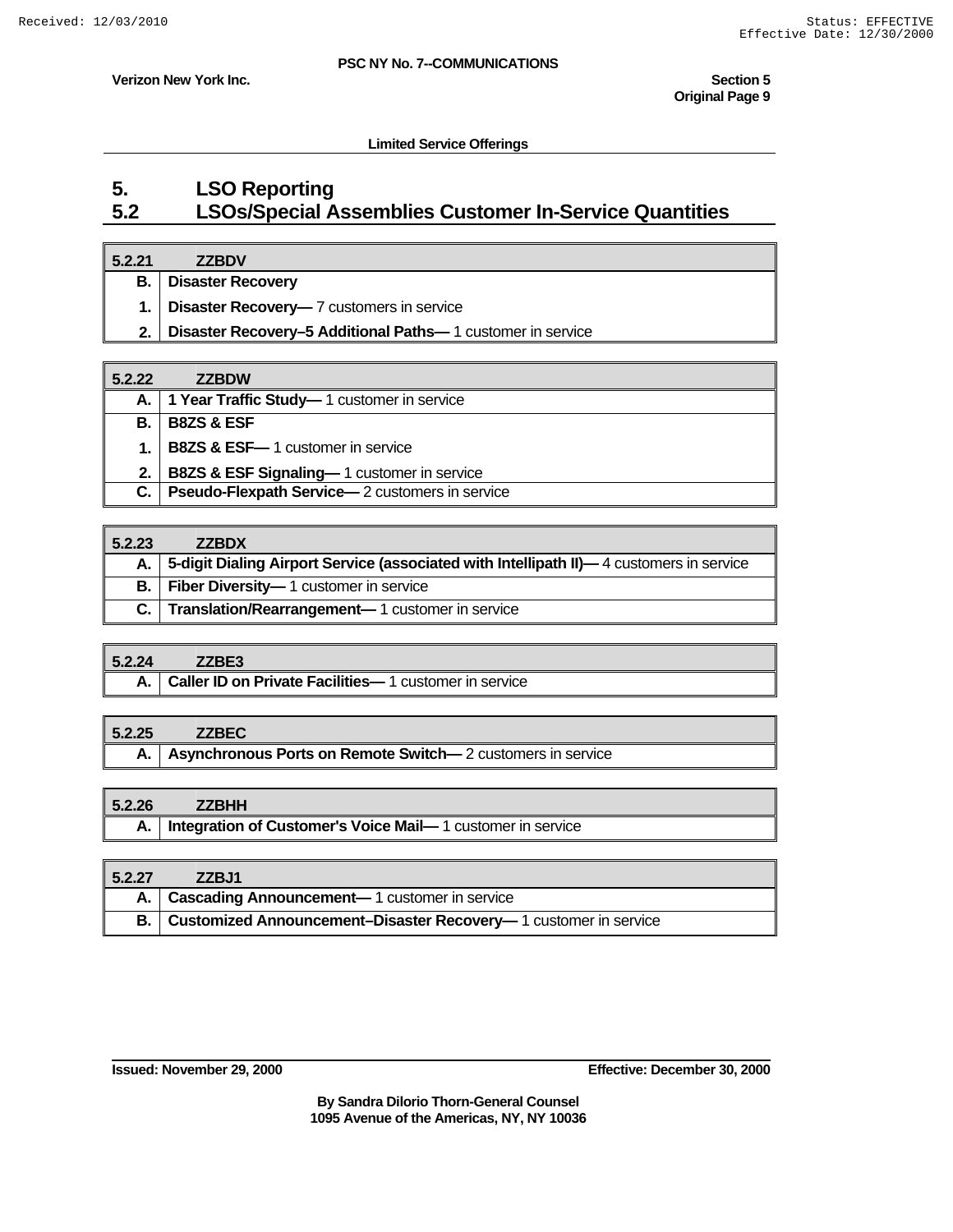**Verizon New York Inc.** Section 5

 **Limited Service Offerings** 

### **5. LSO Reporting 5.2 LSOs/Special Assemblies Customer In-Service Quantities**

| 5.2.27 | ZZBJ1                                                                   |
|--------|-------------------------------------------------------------------------|
|        | <b>Customized Intercept Announcement—</b> 3 customers in service        |
| D. I   | <b>Disconnect 1000 DID Stations-1</b> customer in service               |
| Е.     | <b>Generic Recording Announcement–Scenario 2—</b> 1 customer in service |
| F. I   | <b>Recorded Announcement—1</b> customer in service                      |

#### **5.2.28 ZZBKC**

**A.** | Call Forwarding Variable–2 Paths—1 customer in service

### **5.2.29 ZZBKE**

**A.** | Non Standard Disaster Recovery on DID—3 customers in service

#### **5.2.30 ZZBKG**

**A. Customer Intercept on Disconnected Centrex Lines—** 2 customers in service

#### **5.2.31 ZZBL7**

**A.** | Non-Standard dB Setting on Radio Tie Lines—1 customer in service

#### **5.2.32 ZZBLE**

**A. Trunk Verification by Station—** 9 customers in service

#### **5.2.33 ZZBMP**

**A. Clear Channel Capability & ESF on FLEXPATH—** 2 customers in service

#### **5.2.34 ZZBNH**

**A.** | Modem in C.O. for SMDR-Premises-1 customer in service

#### **5.2.35 ZZBOB**

**A. Music-on-Hold Access—** 2 customers in service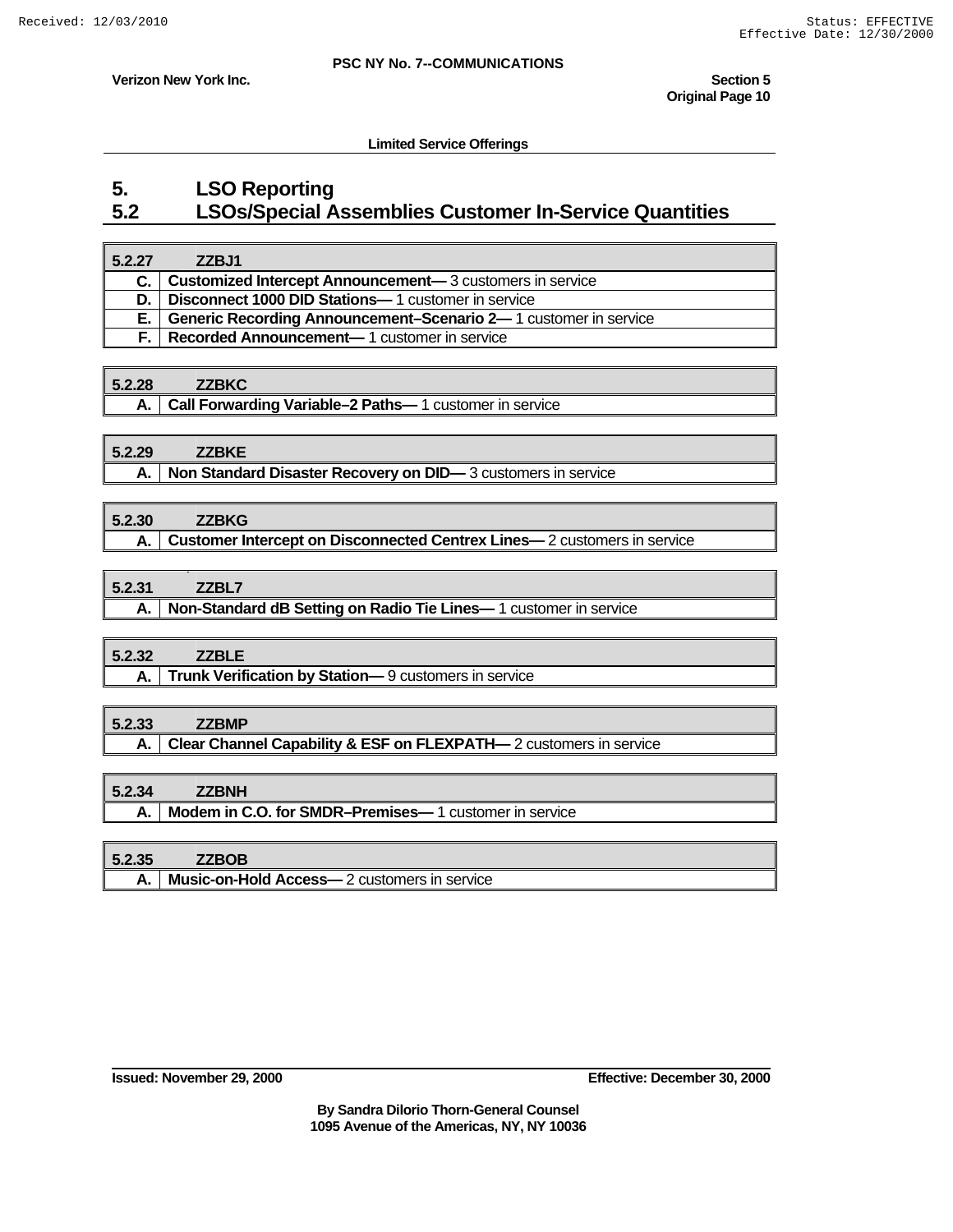**Verizon New York Inc.** Section 5

**Limited Service Offerings** 

### **5. LSO Reporting 5.2 LSOs/Special Assemblies Customer In-Service Quantities**

### **5.2.36 ZZBOC A. Meet-Me Paging & Outgoing Restriction Control—** 1 customer in service

#### **5.2.37 ZZBOD**

**A. Enhanced Uniform Call Distribution—** 1 customer in service

#### **5.2.38 ZZBQ5**

**A.** | Blocking on DOD Trunks—1 customer in service

### **5.2.39 ZZBS5**

**A. Message Waiting on PRI—** 1 customer in service

### **5.2.40 ZZBZG**

A. | Call Forwarding Variable—1 customer in service

#### **5.2.41 ZZC4B**

**A.** Scan Points in C.O. for Disaster Recovery— 2 customers in service

# **5.2.42 ZZCHA**

**A.** Alternate Routing Arrangement (digital DID/DOD)— 2 customers in service

### **5.2.43 ZZCK3**

**A. TDD Call Indicator—** 1 customer in service

#### **5.2.44 ZZCOF**

**A.** | Reroute Overflow Calls—1 customer in service

#### **5.2.45 ZZCW3**

**A. Console Traffic Study via SMDR—** 1 customer in service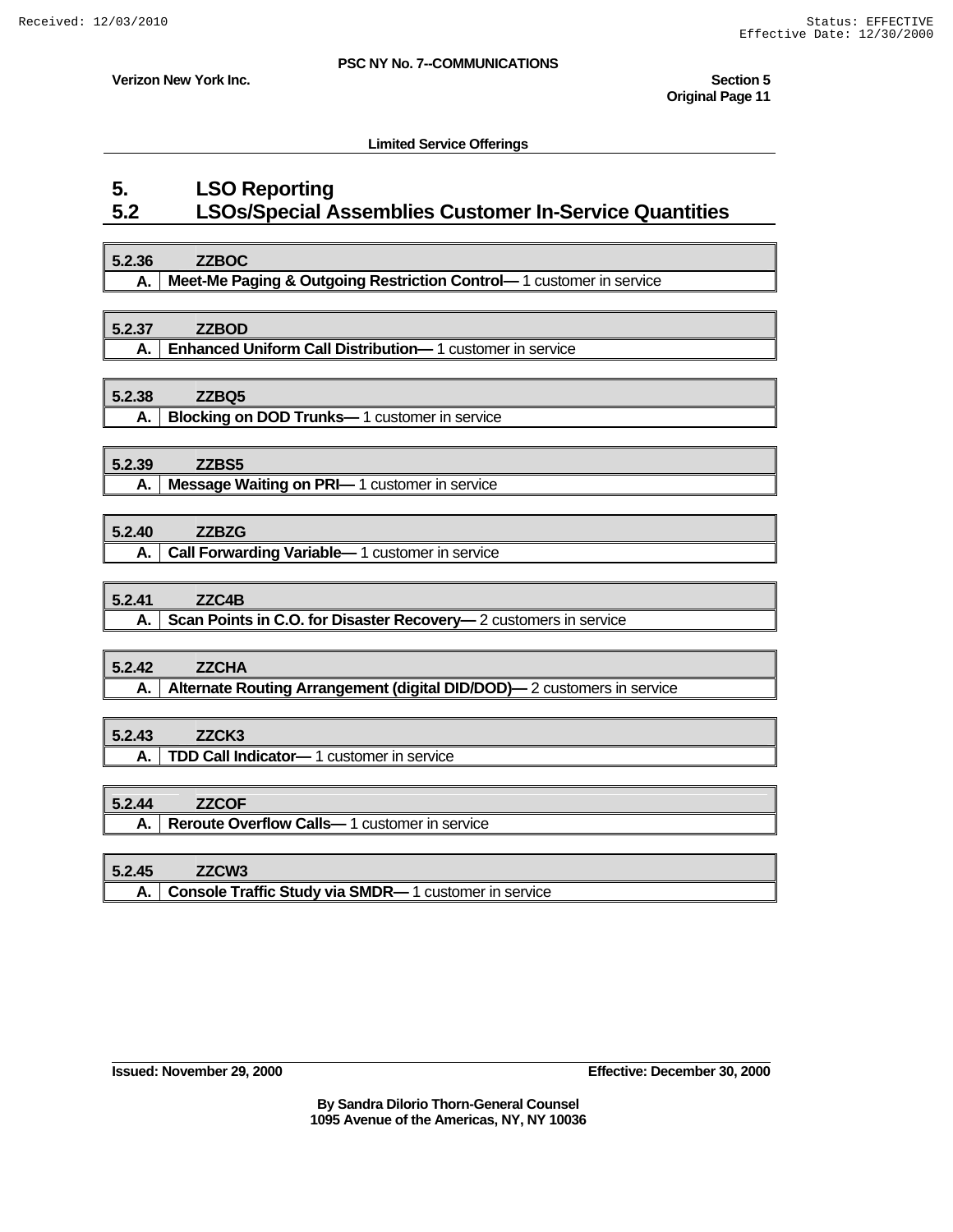**Verizon New York Inc.** Section 5

**Limited Service Offerings** 

### **5. LSO Reporting 5.2 LSOs/Special Assemblies Customer In-Service Quantities**

### **5.2.46 ZZCW8 A. Customized Announcement–Disaster Recovery—** 2 customers in service

**5.2.47 ZZD1P A.** | Automatic Switch Protection of T1-1 customer in service

**5.2.48 ZZDKR**

#### **A. Billing for 3 DMS Consoles—** 1 customer in service

### **5.2.49 ZZDX3**

**A.** Overflow of DID Trunk Group into a RCF Group—1 customer in service

| 5.2.50 | ZZDX8                                          |
|--------|------------------------------------------------|
|        | A.   Cash Machine Access-1 customer in service |

#### **5.2.51 ZZDX9**

**A. Cash Machine Access—** 1 customer in service

### **5.2.52 ZZDXE**

**A. On Demand Automatic Location ID Printout**—1 customer in service

### **5.2.53 ZZDXT**

**A. 48 Volt Line Amplification—** 1 customer in service

#### **5.2.54 ZZEX5**

**A. Calls Attempted/Calls Abandoned Data on Intellipath II—** 1 customer in service

### **5.2.55 ZZHC2**

**A. Conference Bridging Arrangement—** 1 customer in service